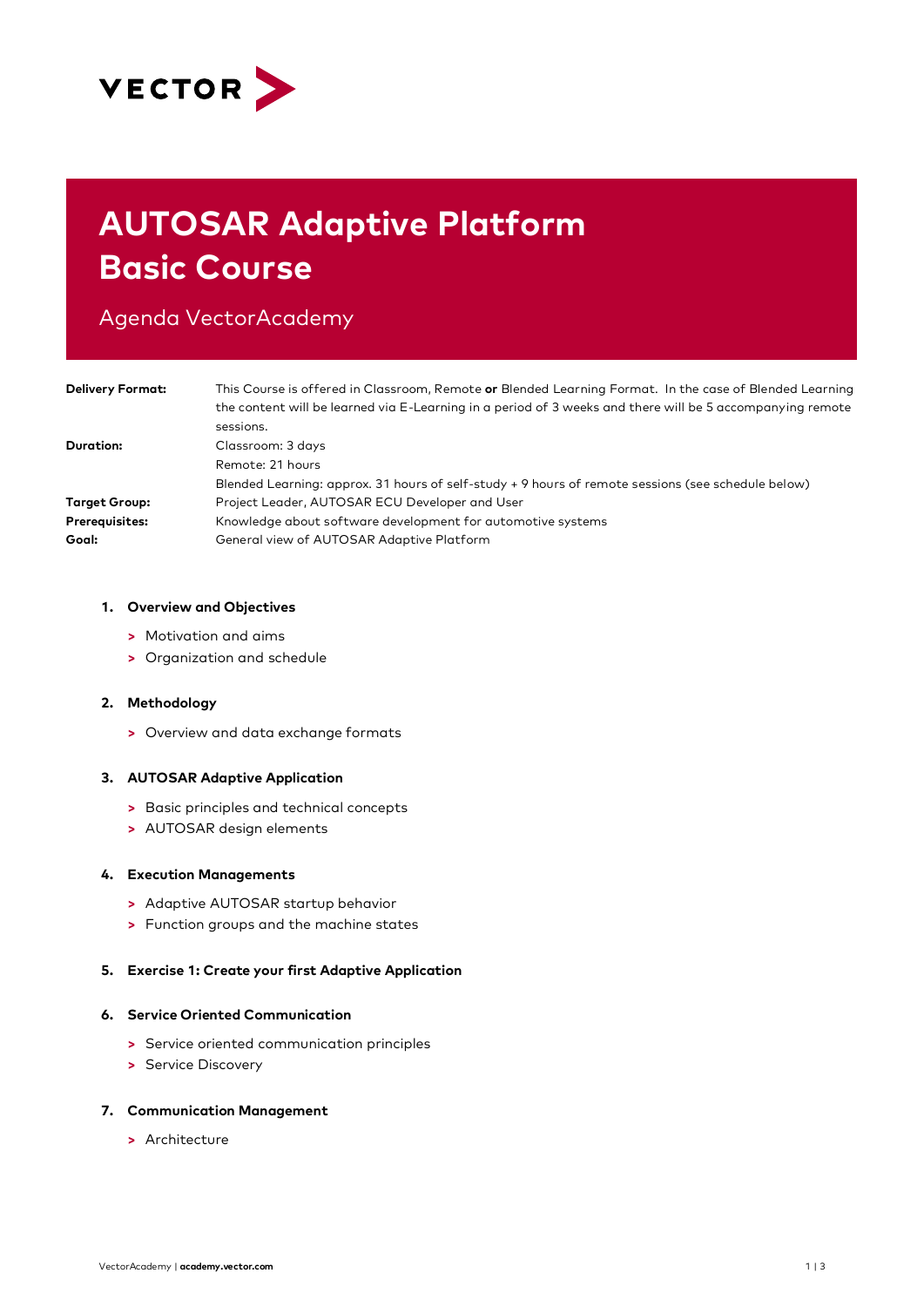

# **AUTOSAR Adaptive Platform Basic Course**

Agenda VectorAcademy

# **8. Manifest**

- **>** Methodology workflow
- **>** AUTOSAR Manifest file types
- **9. Exercise 2.1: Add ara::com Provider to Application**
- **10. Exercise 2.2: Add ara::com Consumer to Application**

#### **11. Persistency**

- **>** Key value storage
- **>** Files value storage

#### **12. Excerise 3: Add ara::per to Application**

#### **13. Security**

- **>** Secure communication
- **>** Cryptography

#### **14. Functional Safety**

- **>** General introduction
- **>** Safety concepts and features

#### **15. Diagnostics Management**

**>** Unified Diagnostic Services

#### **16. Exercise 4.1: Configuration of Diagnostic Manager**

## **17. Exercise 4.2: Create and configure a DID**

#### **18. Update and Config Management**

- **>** Software package
- **>** Software component